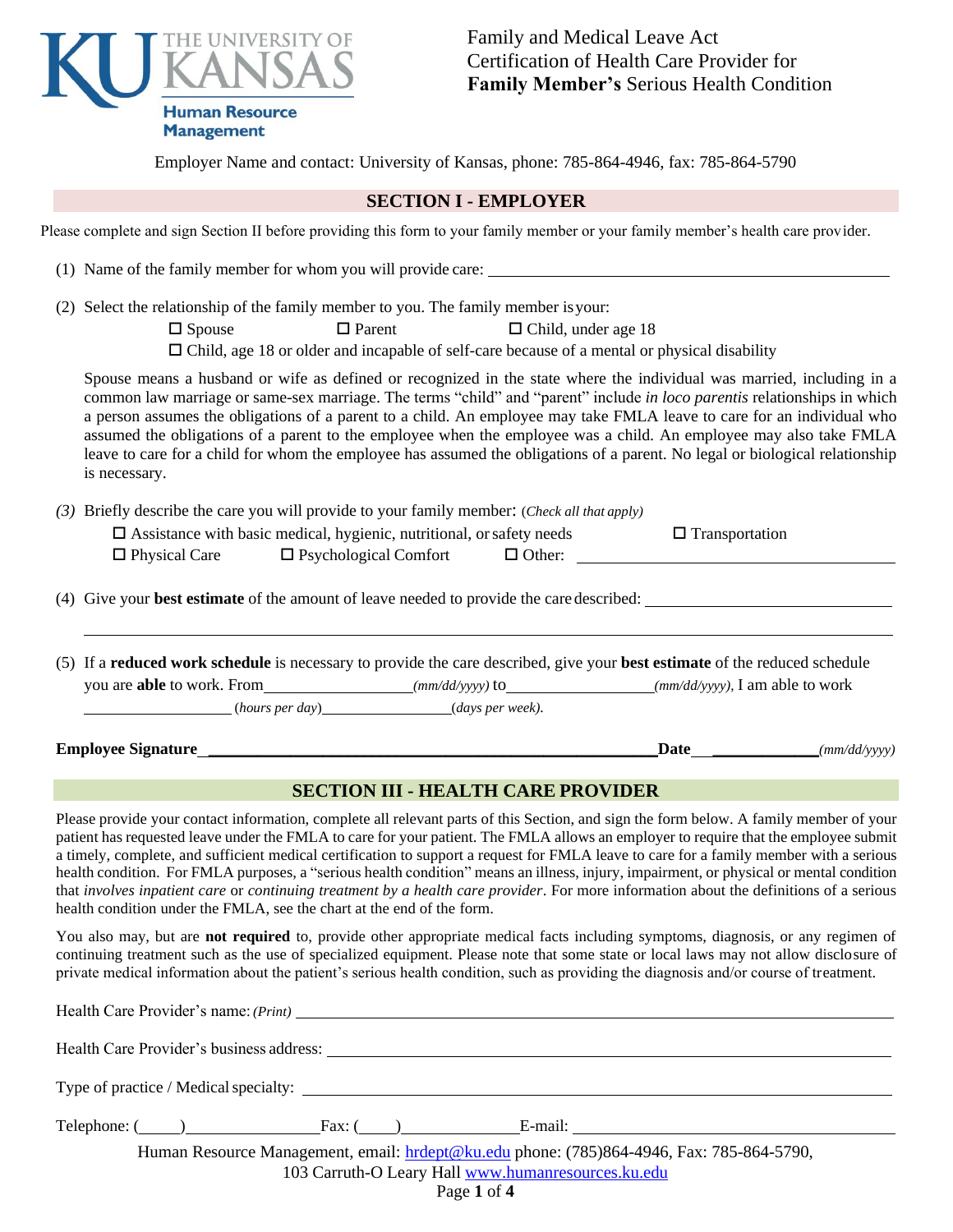#### **Employee Name:**

## **PART A: Medical Information**

Limit your response to the medical condition for which the employee is seeking FMLA leave. Your answers should be your **best estimate** based upon your medical knowledge, experience, and examination of the patient. **After completing Part A, complete Part B to provide information about the amount of leave needed.** Note: For FMLA purposes, "incapacity" means the inability to work, attend school, or perform regular daily activities due to the condition, treatment of the condition, or recovery from the condition. Do not provide information about genetic tests, as defined in 29 C.F.R. § 1635.3(f), genetic services, as defined in 29 C.F.R. § 1635.3(e), or the manifestation of disease or disorder in the employee's family members, 29 C.F.R. § 1635.3(b).

(1) Patient's Name:

*(2)* State the approximate date the condition started or will start: *(mm/dd/yyyy)*

(3) Provide your **best estimate** of how long the condition lasted or willlast:

(4) For FMLA to apply, care of the patient must be medically necessary. Briefly describe the type of care needed by the patient (*e.g., assistance with basic medical, hygienic, nutritional, safety, transportation needs, physical care, or psychological comfort)*.

\_\_\_\_\_\_\_\_\_\_\_\_\_\_\_\_\_\_\_\_\_\_\_\_\_\_\_\_\_\_\_\_\_\_\_\_\_\_\_\_\_\_\_\_\_\_\_\_\_\_\_\_\_\_\_\_\_\_\_\_\_\_\_\_\_\_\_\_\_\_\_\_\_\_\_\_\_\_\_\_\_\_\_\_\_\_\_\_\_\_\_\_\_\_\_\_\_\_\_\_\_\_\_\_\_\_\_\_\_\_\_\_\_\_\_\_ \_\_\_\_\_\_\_\_\_\_\_\_\_\_\_\_\_\_\_\_\_\_\_\_\_\_\_\_\_\_\_\_\_\_\_\_\_\_\_\_\_\_\_\_\_\_\_\_\_\_\_\_\_\_\_\_\_\_\_\_\_\_\_\_\_\_\_\_\_\_\_\_\_\_\_\_\_\_\_\_\_\_\_\_\_\_\_\_\_\_\_\_\_\_\_\_\_\_\_\_\_\_\_\_\_\_\_\_\_\_\_\_\_\_\_\_ \_\_\_\_\_\_\_\_\_\_\_\_\_\_\_\_\_\_\_\_\_\_\_\_\_\_\_\_\_\_\_\_\_\_\_\_\_\_\_\_\_\_\_\_\_\_\_\_\_\_\_\_\_\_\_\_\_\_\_\_\_\_\_\_\_\_\_\_\_\_\_\_\_\_\_\_\_\_\_\_\_\_\_\_\_\_\_\_\_\_\_\_\_\_\_\_\_\_\_\_\_\_\_\_\_\_\_\_\_\_\_\_\_\_\_\_

(5) Check the box(es) for the questions below, as applicable. For all box(es) checked, the amount of leave needed must be provided in Part B.

**Incapacity plus Treatment**: *(e.g. outpatient surgery, strep throat)*

Due to the condition, the patient ( $\Box$  has been / $\Box$  is expected to be) incapacitated for *more than* three consecutive, full calendar days from *(mm/dd/yyyy)* to *(mm/dd/yyyy)*.

The patient ( $\square$  was / $\square$  will be) seen on the following date(s):

The condition ( $\Box$  has /  $\Box$  has not) also resulted in a course of continuing treatment under the supervision of a health care provider *(e.g. prescription medication (other than over-the-counter) or therapy requiring special equipment)*

- **Pregnancy**: The condition is pregnancy. List the expected delivery date: *(mm/dd/yyyy)*.
- **Chronic Conditions**: *(e.g. asthma, migraine headaches)* Due to the condition, it is medically necessary for the patient to have treatment visits at least twice per year.
- **Permanent or Long Term Conditions**: *(e.g. Alzheimer's, terminal stages of cancer)* Due to the condition, incapacity is permanent or long term and requires the continuing supervision of a health care provider (even if active treatment is not being provided).
- **Conditions requiring Multiple Treatments**: (*e.g. chemotherapy treatments, restorative surgery)* Due to the condition, it is medically necessary for the patient to receive multiple treatments.
- **None of the above**: If none of the above condition(s) were checked, (i.e., inpatient care, pregnancy) no additional information is needed. Go to page 4 to sign and date the form.
- *(6)* If needed, briefly describe other appropriate medical facts related to the condition(s) for which the employee seeks FMLA leave. *(e.g., use of nebulizer, dialysis)*

**Inpatient Care**: The patient ( $\Box$  has been /  $\Box$  is expected to be) admitted for an overnight stay in a hospital, hospice, or residential medical care facility on the following date(s):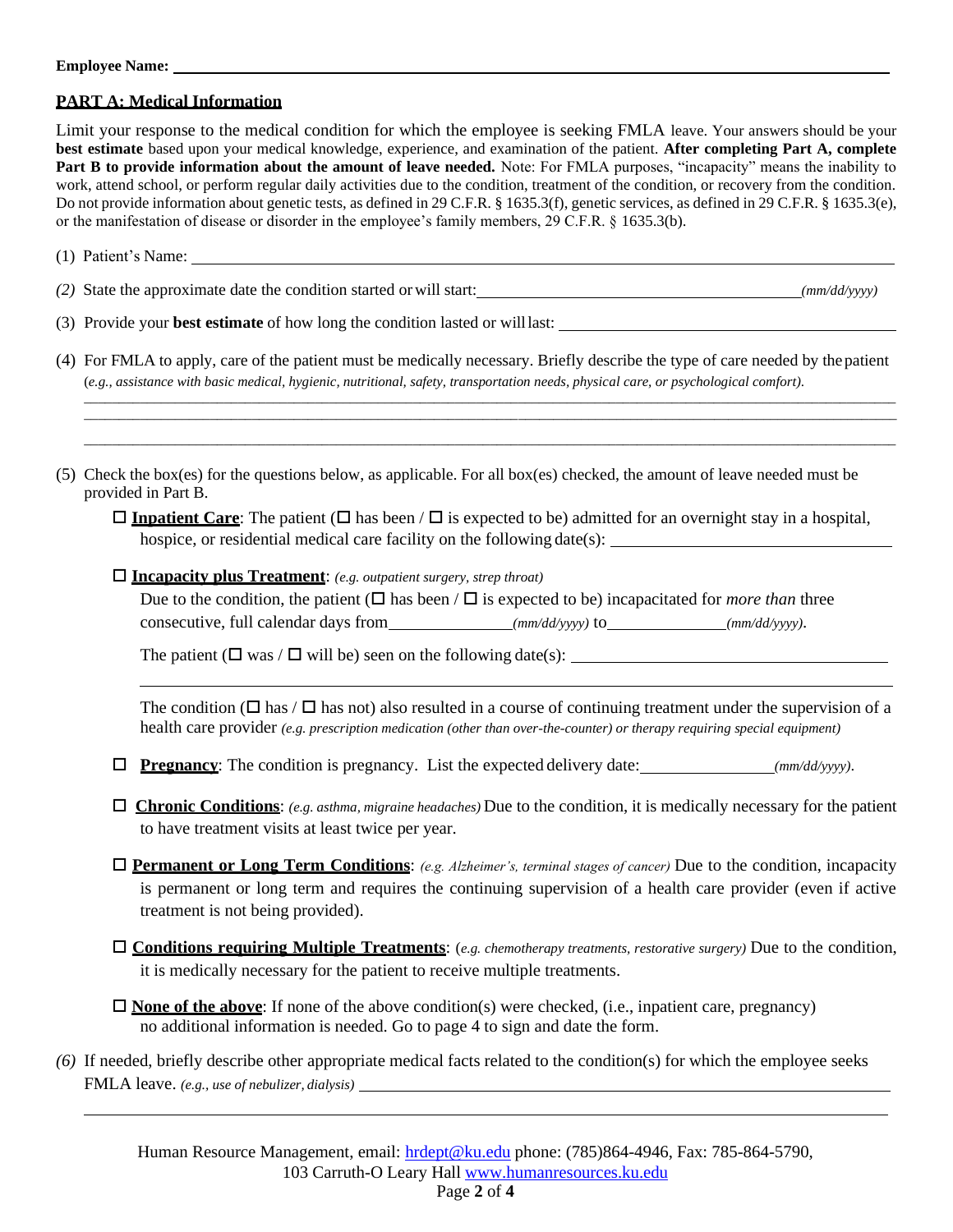#### **Employee Name:**

## **PART B: Amount of Leave Needed**

For the medical condition(s) checked in Part A, complete all that apply. Several questions seek a response as to the frequency or duration of a condition, treatment, etc. Your answer should be your **best estimate** based upon your medical knowledge, experience, and examination of the patient. Be as specific as you can; terms such as "lifetime," "unknown," or "indeterminate" may not be sufficient to determine if the benefits and protections of the FMLA apply.

- (7) Due to the condition, the patient  $(\Box \text{ had } / \Box \text{ will have})$  **planned medical treatment(s)** (scheduled medical visits) *(e.g. psychotherapy, prenatal appointments)* on the following date(s):
- (8) Due to the condition, the patient ( $\Box$  was /  $\Box$  will be) **referred to other health care provider(s)** for evaluation or treatment(s). State the nature of such treatments: *(e.g. cardiologist, physicaltherapy)* Provide your **best estimate** of the beginning date *(mm/dd/yyyy)* and end date *(mm/dd/yyyy)* for the treatment(s). Provide your **best estimate** of the duration of the treatment(s), including any period(s) of recovery *(e.g. 3 days/week)* (9) Due to the condition, the patient  $(\Box \text{ was } / \Box \text{ will be})$  **incapacitated for a continuous period of time**, including any time for treatment(s) and/or recovery. Provide your **best estimate** of the beginning date: *(mm/dd/yyyy)* and end date *(mm/dd/yyyy)* for the period of incapacity.
- (10) Due to the condition it,  $(\Box \text{ was } / \Box \text{ is } / \Box \text{ will be})$  medically necessary for the employee to be absent from work to provide care for the patient on an **intermittent basis** (periodically), including for any episodes of incapacity i.e., episodic flare-ups. Provide your **best estimate** of how often (frequency) and how long (duration) the episodes of incapacity will likely last.

 ( day / week / month) and are likely to last approximately ( hours / days) per Over the next 6 months, episodes of incapacity are estimated to occur times per episode*.*

| <b>Signature of</b>         |      |              |
|-----------------------------|------|--------------|
| <b>Health Care Provider</b> | Date | (mm/dd/vvvv) |